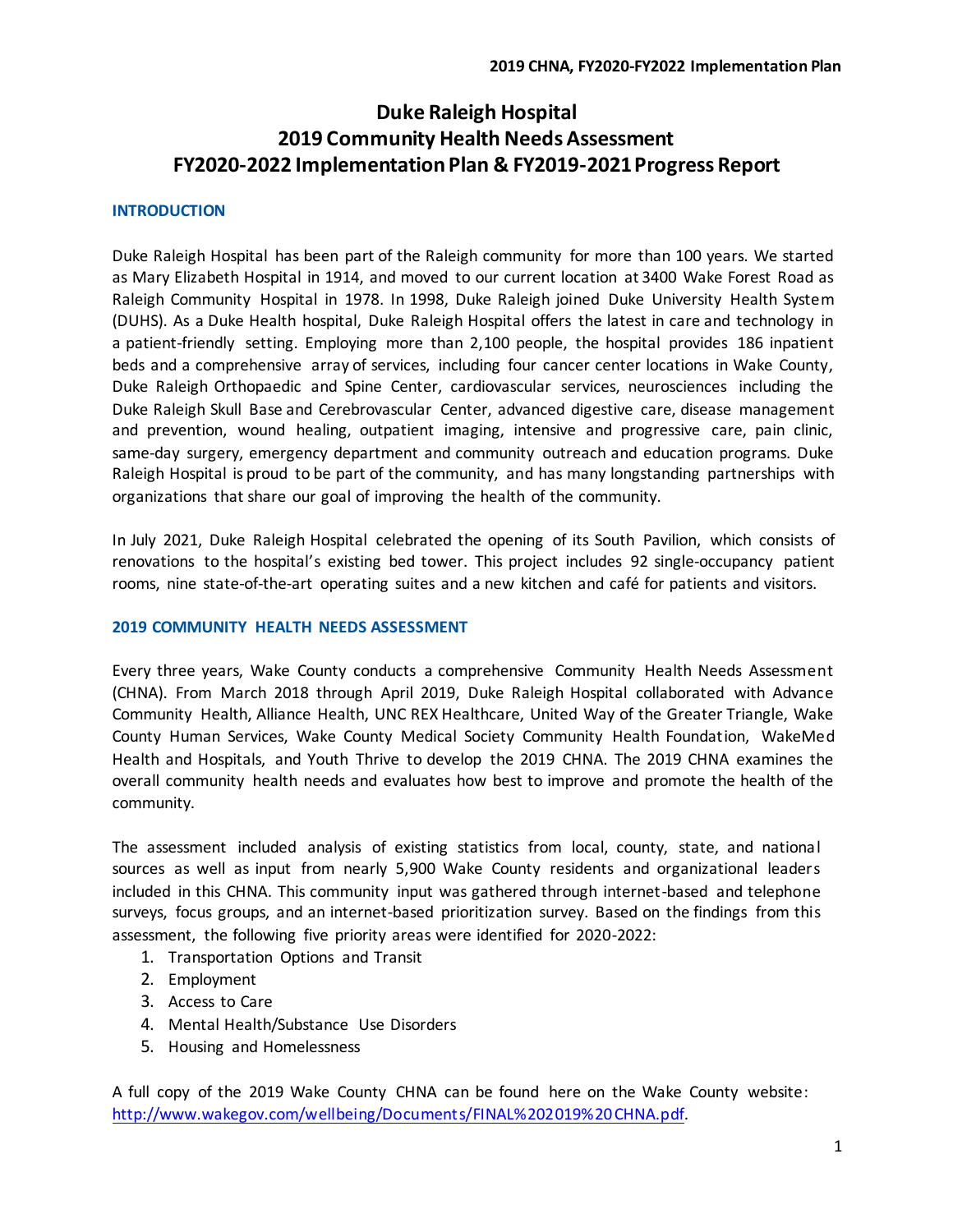# **FY2020-2022 IMPLEMENTATION PLAN**

The FY2020-2022 implementation plan was developed in alignment with Duke Raleigh Hospital's mission to improve health, advance knowledge, and inspire hope. This plan is guided by the priority areas identified as well as by our core competencies in order to focus our efforts in the areas where Duke Raleigh can have the greatest impact. This implementation plan is considered to be a "working plan" that will continue to evolve and be evaluated for effectiveness in meeting the needs of the community. Following is more detailed information regarding the five (5) priority areas as well as the actions Duke Raleigh has identified to address the priority areas.

# **1. Transportation Options and Transit**

Many aspects of daily life require the use of transportation – such as employment, education, access to nutritional foods, and access to healthcare services - and each of these areas impacts one's overall health. The Transportation Options and Transit priority includes information related to how people get around for work, school, and play as well as public transportation and other transportation choices.<sup>1</sup> Through the following actions, Duke Raleigh Hospital will work collaboratively to reduce barriers to transportation.

| Priority No. 1                  | <b>Transportation and Transit Options</b>                                                  |  |
|---------------------------------|--------------------------------------------------------------------------------------------|--|
| <b>Strategy Statement</b>       | Support community efforts to reduce transportation barriers to healthcare                  |  |
|                                 | services as well as build a reliable, accessible transportation system for all.            |  |
|                                 |                                                                                            |  |
| <b>Major Actions/Activities</b> |                                                                                            |  |
|                                 | Continue to identify patients with transportation needs & connect them with                |  |
|                                 | community resources such as the Lung Cancer Initiative of NC's Gas Card Program,           |  |
|                                 | American Cancer Society's Road to Recovery, the Caring Community Foundation, and the       |  |
| NCCare360 network.              |                                                                                            |  |
| $\bullet$                       | Provide financial support to community-based organizations addressing                      |  |
|                                 | transportation barriers for healthcare services                                            |  |
| $\bullet$                       | Continue to support organizations such as the Greater Raleigh Chamber of Commerce and      |  |
|                                 | Midtown Raleigh Alliance in their efforts to advocate for a reliable transportation system |  |
| for all                         |                                                                                            |  |

# **2. Employment**

l

Employment is also a social determinant of health that rose to the top of the Wake County prioritization matrix. The Employment priority includes information related to how many people have jobs, what types of jobs they have, and whether people feel they can get a good job in Wake County.<sup>2</sup> A good-paying job makes it easier for workers to live in healthier neighborhoods, provide quality education for their children, secure child care services, and buy more nutritious food—all

<sup>1</sup> See 2019 Wake County CHNA, Chapter 4: County Priority Areas, Transportation and Transit Options, pages 16-35.

<sup>&</sup>lt;sup>2</sup> See 2019 Wake County CHNA, Chapter 4: County Priority Area, Employment, pages 35-39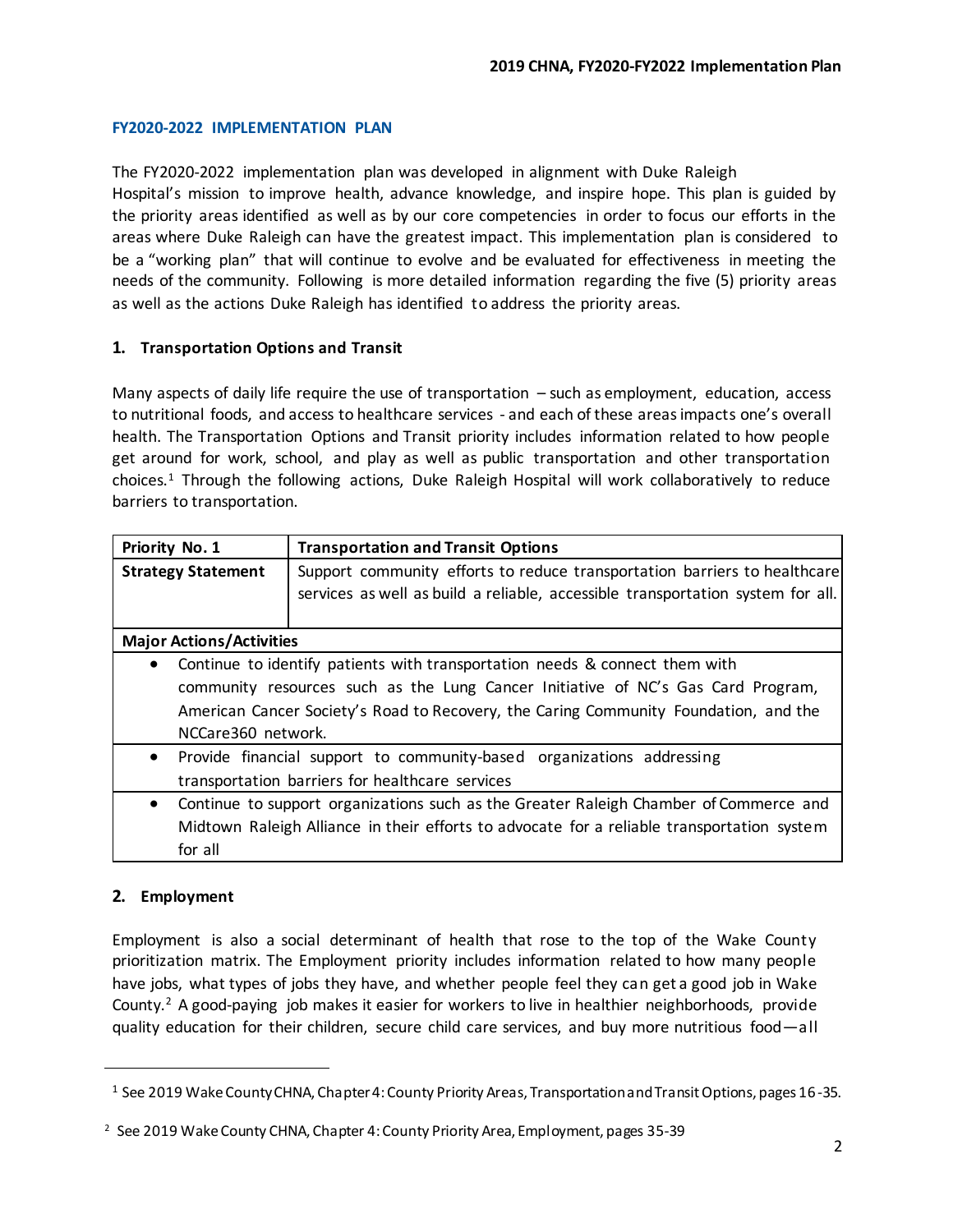of which affect health.<sup>3</sup>

To address this priority, Duke Raleigh will employ the following strategy/action items:

| Priority No. 2                                                                                         | <b>Employment</b>                                                                          |  |
|--------------------------------------------------------------------------------------------------------|--------------------------------------------------------------------------------------------|--|
| <b>Strategy Statement</b>                                                                              | Engage with community partners to better understand employment needs                       |  |
|                                                                                                        | and support efforts to increase employment opportunities.                                  |  |
| <b>Major Actions/Activities</b>                                                                        |                                                                                            |  |
| $\bullet$                                                                                              | Increase in Minimum Wage: Duke University and Duke University Health System                |  |
|                                                                                                        | increased minimum wage to \$15 effective July 1, 2019                                      |  |
| Job Growth: As a result of the Duke Raleigh Hospital South Pavilion Addition scheduled to<br>$\bullet$ |                                                                                            |  |
|                                                                                                        | open in 2021, we will grow by a few hundred new jobs over the next five years with over    |  |
|                                                                                                        | two-thirds of these hires to happen by the end of fiscal year ending June 30, 2022         |  |
|                                                                                                        |                                                                                            |  |
| $\bullet$                                                                                              | Support community efforts to promote economic prosperity for all. This includes            |  |
|                                                                                                        | continued collaboration with the Greater Raleigh Chamber of Commerce and Wake              |  |
|                                                                                                        | County Economic development by investing in the competitive edge initiatives and           |  |
|                                                                                                        | participating in the Triangle Diversity, Equity, and Inclusivity (DEI) Alliance. This also |  |
|                                                                                                        | includes collaborating with economic vitality organizations in Wake County including       |  |
| the Crosby Advocacy Group.                                                                             |                                                                                            |  |
| $\bullet$                                                                                              | Provide opportunities to prepare the future healthcare workforce. This includes continued  |  |
|                                                                                                        | partnership with Wake Technical Community College and Wake County Public School            |  |
|                                                                                                        | System (WCPSS). In FY2020, we provided thousands of hours for clinical rotations for       |  |
|                                                                                                        | students of Wake Tech's Health Sciences programs as well as engaged                        |  |
|                                                                                                        | with WCPSS Career Academies such as Enloe High School's Medical Bioscience                 |  |
| Academy                                                                                                |                                                                                            |  |

# **3. Access to Care**

Access to care was identified as a top priority in the 2013 and 2016 Wake County CHNAs and remains a top priority in the 2019 Wake County CHNA. This priority includes how and why people use or do not use healthcare, how many people have health insurance, how much healthcare there is in the community, and how much information there is about healthcare. The ability to access health services is a critical public health issue, as primary and preventative services can help to prevent or manage chronic illnesses and therefore improve the health of the community.<sup>4</sup> Duke Raleigh is actively engaged in improving access to health services for all through strategic initiatives and community partnerships.

| <b>Priority No. 3</b>     | <b>Access to Care</b>                                                       |
|---------------------------|-----------------------------------------------------------------------------|
| <b>Strategy Statement</b> | Enhance pathways to accessing the right care, in the right setting, at the  |
|                           | right time to achieve the best health outcomes. Remove internal barriers to |
|                           |                                                                             |

<sup>&</sup>lt;sup>3</sup> How Does Employment, or Unemployment, Affect Health? Robert Wood Johnson Foundation. March 12, 2013. [https://www.rwjf.org/en/library/research/2012/12/how-does-employment--or-unemployment--affect-health-](https://www.rwjf.org/en/library/research/2012/12/how-does-employment--or-unemployment--affect-health-.html) [.html. A](https://www.rwjf.org/en/library/research/2012/12/how-does-employment--or-unemployment--affect-health-.html)ccessed 9/3/2019.

<sup>4</sup> See 2019 Wake County CHNA, Chapter 4: County Priority Areas, Access to Care, pages 39-73.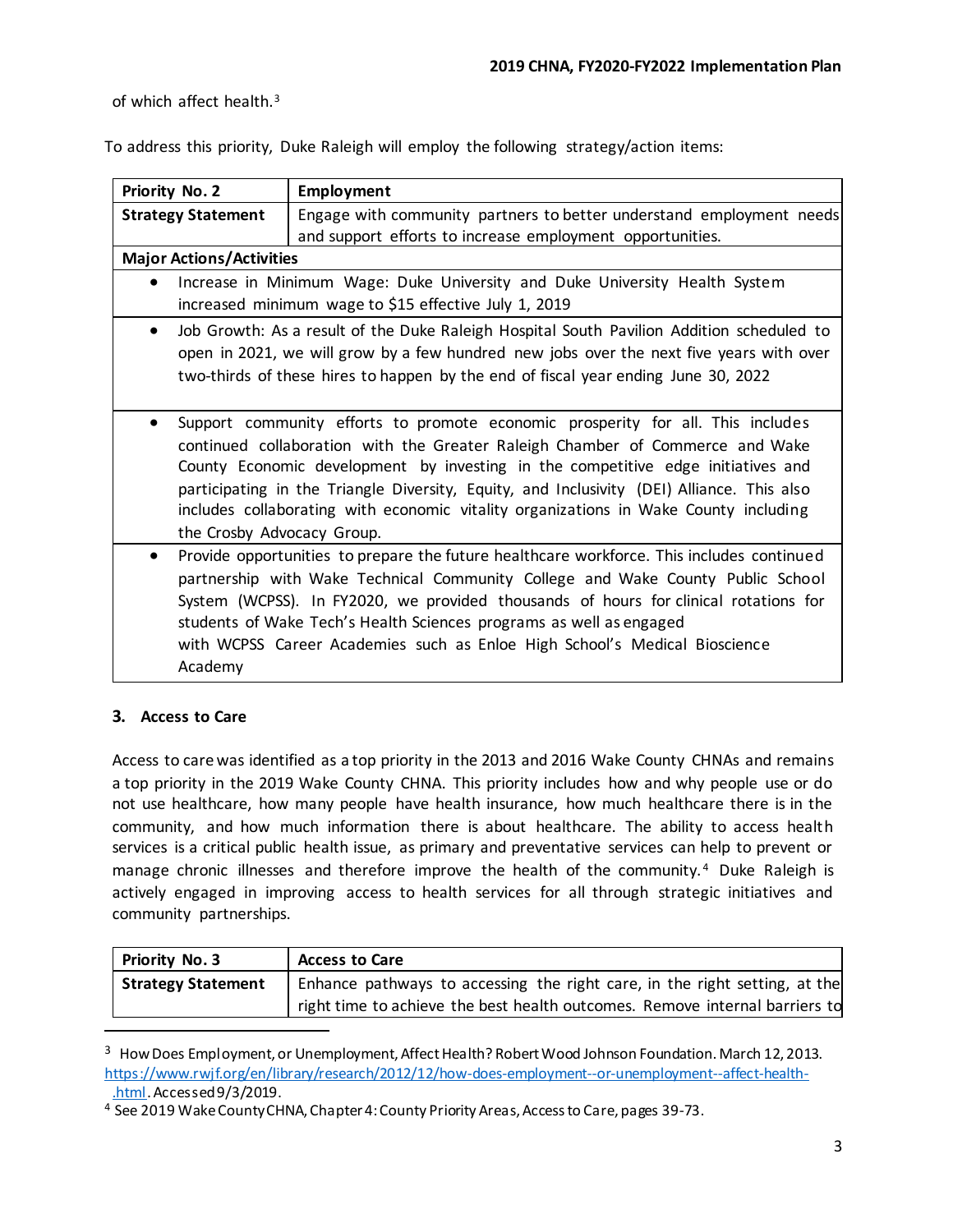|                                 |                                                                                                                                                                                                                      | connecting patients with primary care and mental health care.                                                                                                                                                                                                  |  |
|---------------------------------|----------------------------------------------------------------------------------------------------------------------------------------------------------------------------------------------------------------------|----------------------------------------------------------------------------------------------------------------------------------------------------------------------------------------------------------------------------------------------------------------|--|
| <b>Major Actions/Activities</b> |                                                                                                                                                                                                                      |                                                                                                                                                                                                                                                                |  |
|                                 | Continue to provide financial assistance via Duke University Health System's charity and<br>discounted care policies. In Fiscal Year 2021, Duke Raleigh provided approximately<br>\$18.59 million in charity care    |                                                                                                                                                                                                                                                                |  |
| $\bullet$                       | Support community partners working to provide care to uninsured populations. This<br>includes organizations such as Alliance Medical Ministry, Project Access of Wake County,<br>and Urban Ministries of Wake County |                                                                                                                                                                                                                                                                |  |
| $\bullet$                       |                                                                                                                                                                                                                      | Continue to provide in-kind lab services to Urban Ministries of Wake County's Open<br>Door Clinic. In FY21, lab tests were provided in-kind worth more than \$2 million                                                                                        |  |
| $\bullet$                       | kind                                                                                                                                                                                                                 | Continue to provide monthly diabetes education classes at Alliance Medical Ministry in-                                                                                                                                                                        |  |
| $\bullet$                       |                                                                                                                                                                                                                      | Continue to provide donated care to Project Access of Wake County                                                                                                                                                                                              |  |
| $\bullet$                       |                                                                                                                                                                                                                      | Expand capacity to conduct social needs screenings and support linkages to community<br>resources. This includes piloting and rolling out NCCARE360 in FY21 as well as working with<br>the Duke Benefits Enrollment Center                                     |  |
| $\bullet$                       |                                                                                                                                                                                                                      | Continue to expand the Duke Elder Family/Caregiving Training (DEFT) program at<br>Duke Raleigh Hospital. The DEFT Center provides skills-training, education and<br>support to caregivers discharging home after a hospital stay                               |  |
| $\bullet$                       |                                                                                                                                                                                                                      | Continue to provide the health literacy course as part of the Nurse Residency curriculum<br>through our clinical education department. In FY21, one health literacy<br>class was taught as part of the curriculum with a total of 155 graduate nurses educated |  |
| $\bullet$                       |                                                                                                                                                                                                                      | Expand community outreach and education efforts around stroke, cardiovascular<br>disease, diabetes, cancer, orthopedics, sports medicine and more through partnering with<br>local organizations, agencies, and businesses                                     |  |

# **4. Mental Health/Substance Use Disorders**

l

Mental Health/Substance Use Disorders was an identified priority in both the 2013 and 2016 Wake County CHNAs. Wake County has experienced an increase in the prevalence and severity of mental health and substance use problems. This priority includes mental health disease (like depression, Alzheimer's and Schizophrenia), poor mental health days, and hurting oneself as well as alcohol, opioid, and illegal drug use and data related to overdoses.<sup>5</sup> Due to the scope and complexity of mental health and substance use, a collective and collaborative approach is needed. Duke Raleigh Hospital will continue to work collaboratively and support opportunities to improve access to mental health services and reduce substance use.

| Priority                  | <b>Mental Health and Substance Use Disorders</b>                      |  |
|---------------------------|-----------------------------------------------------------------------|--|
| <b>Strategy Statement</b> | Work collaboratively to address community mental health and substance |  |
|                           | use needs.                                                            |  |

<sup>5</sup> See 2019 Wake County CHNA, Chapter 4: County Priority Areas, Mental Health Substance Use Disorders, pages 75-94.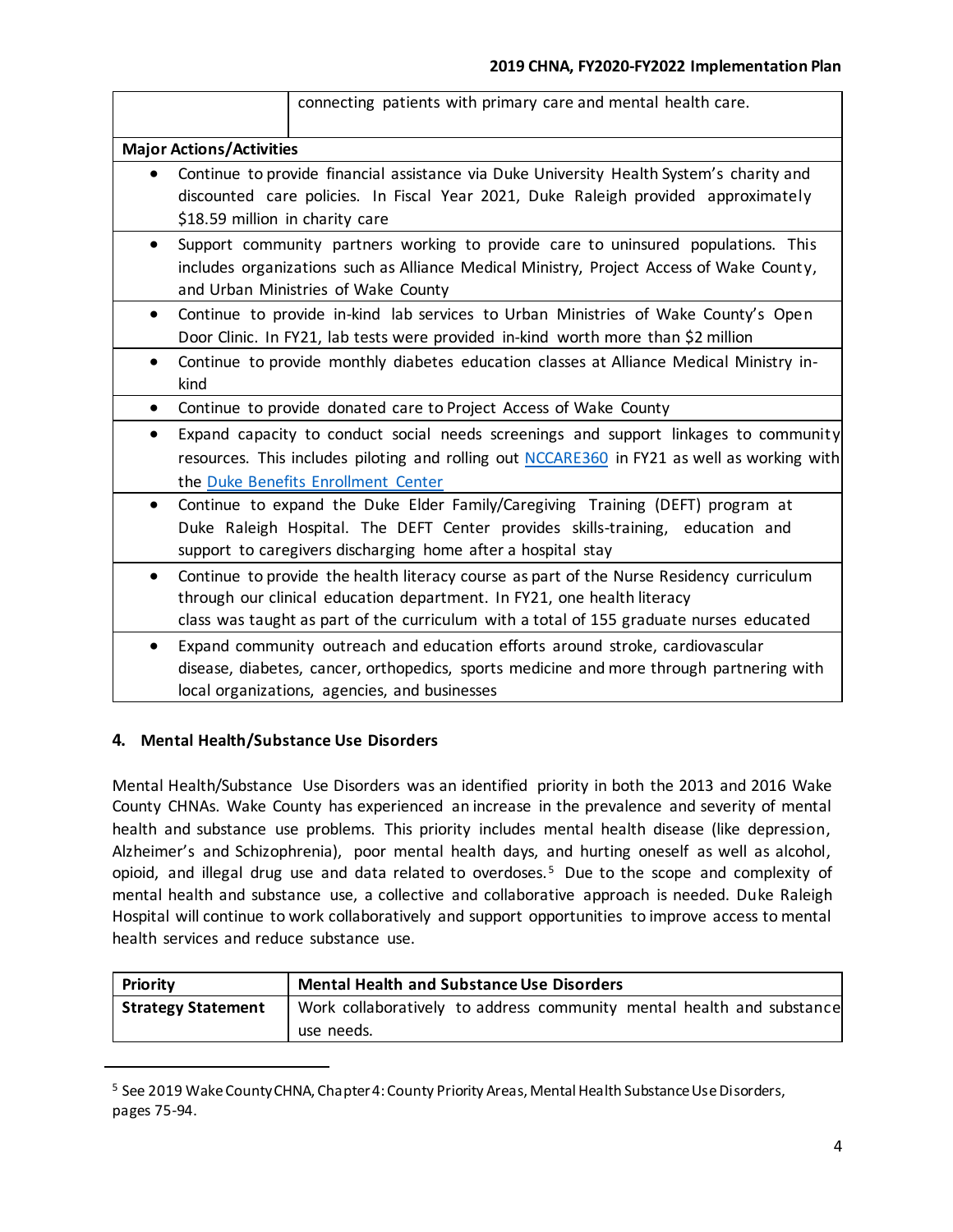| <b>Major Actions/Activities</b> |                                                                                                                                                                                                                                                                                                                                |
|---------------------------------|--------------------------------------------------------------------------------------------------------------------------------------------------------------------------------------------------------------------------------------------------------------------------------------------------------------------------------|
| $\bullet$                       | Further develop behavioral health service line capabilities at Duke Raleigh Hospital with<br>dedicated service line leadership, rounding nurses, social workers, and leverage the use<br>of NCCare360 resources                                                                                                                |
| $\bullet$                       | Continue to serve on the following community coalitions/workgroups: North Carolina<br>Health Care Association (NCHA) Behavioral Health Workgroup, Wake County<br>Drug<br>Overdose Prevention Coalition, and Wakebrook Community Partnership                                                                                    |
| $\bullet$                       | Continue to support efforts to increase community-based resources through grants and<br>sponsorships. Past organizations supported have included Triangle Family Services and<br>National Alliance on Mental Illness (NAMI) Wake County                                                                                        |
| $\bullet$                       | Continue to participate in DUHS Opioid Task Force. This task force provides<br>recommendations for the initiation and management of opioid therapy across the<br>health system to improve personal and community safety and reduce harm associated<br>with the high risk treatments while engaging patients in their own care. |
| $\bullet$                       | Increase capabilities to provide Mental Health First Aid training and increase<br>community awareness                                                                                                                                                                                                                          |

# **5. Housing and Homelessness**

l

Housing and Homelessness are also social determinants of health that rose to the top of the Wake County prioritization matrix to become a priority area for the county to focus on over the coming years. The Housing and Homelessness priority includes cost of housing, housing choices, and how many people are homeless.<sup>6</sup> Healthy homes promote good physical and mental health, affecting the overall ability of families to make healthy choices.<sup>7</sup>

| <b>Priority</b>                                                                                  | <b>Housing and Homelessness</b>                                                |  |
|--------------------------------------------------------------------------------------------------|--------------------------------------------------------------------------------|--|
| <b>Strategy Statement</b>                                                                        | Support efforts to increase access to safe and healthy housing                 |  |
| <b>Major Actions</b>                                                                             |                                                                                |  |
| Expand capabilities to identify patients with housing/shelter needs and connect them with        |                                                                                |  |
|                                                                                                  | community resources                                                            |  |
| Support efforts to increase community-based organizations capacity to provide safe,<br>$\bullet$ |                                                                                |  |
| quality, affordable housing and shelter.                                                         |                                                                                |  |
| $\circ$                                                                                          | In FY17-21, Duke Raleigh Hospital provided support for Habitat for Humanity of |  |
|                                                                                                  | Wake County through financial contributions and employee volunteerism          |  |
| $\circ$                                                                                          | Continue support for Triangle Family Services, which provides emergency        |  |
|                                                                                                  | housing assistance, rental assistance, and street outreach                     |  |
| $\circ$                                                                                          | Continue support for Raleigh Wake Partnership to End and Prevent Homeless      |  |
|                                                                                                  | (The Partnership) efforts. In FY20, DRAH donated thermal blankets to support   |  |
| these efforts                                                                                    |                                                                                |  |
|                                                                                                  |                                                                                |  |
| $\circ$                                                                                          | Continue support for Urban Ministries of Wake County, which runs the Helen     |  |

<sup>6</sup> See 2019 Wake County CHNA, Chapter 4, County Priority Areas, pages 94-107

<sup>7</sup> How Does Housing Affect Health, Robert Wood Johnson Foundation, May 1, 2011. [https://www.rwjf.org/en/library/research/2011/05/housing-and-health.html.](https://www.rwjf.org/en/library/research/2011/05/housing-and-health.html) Accessed September 2019.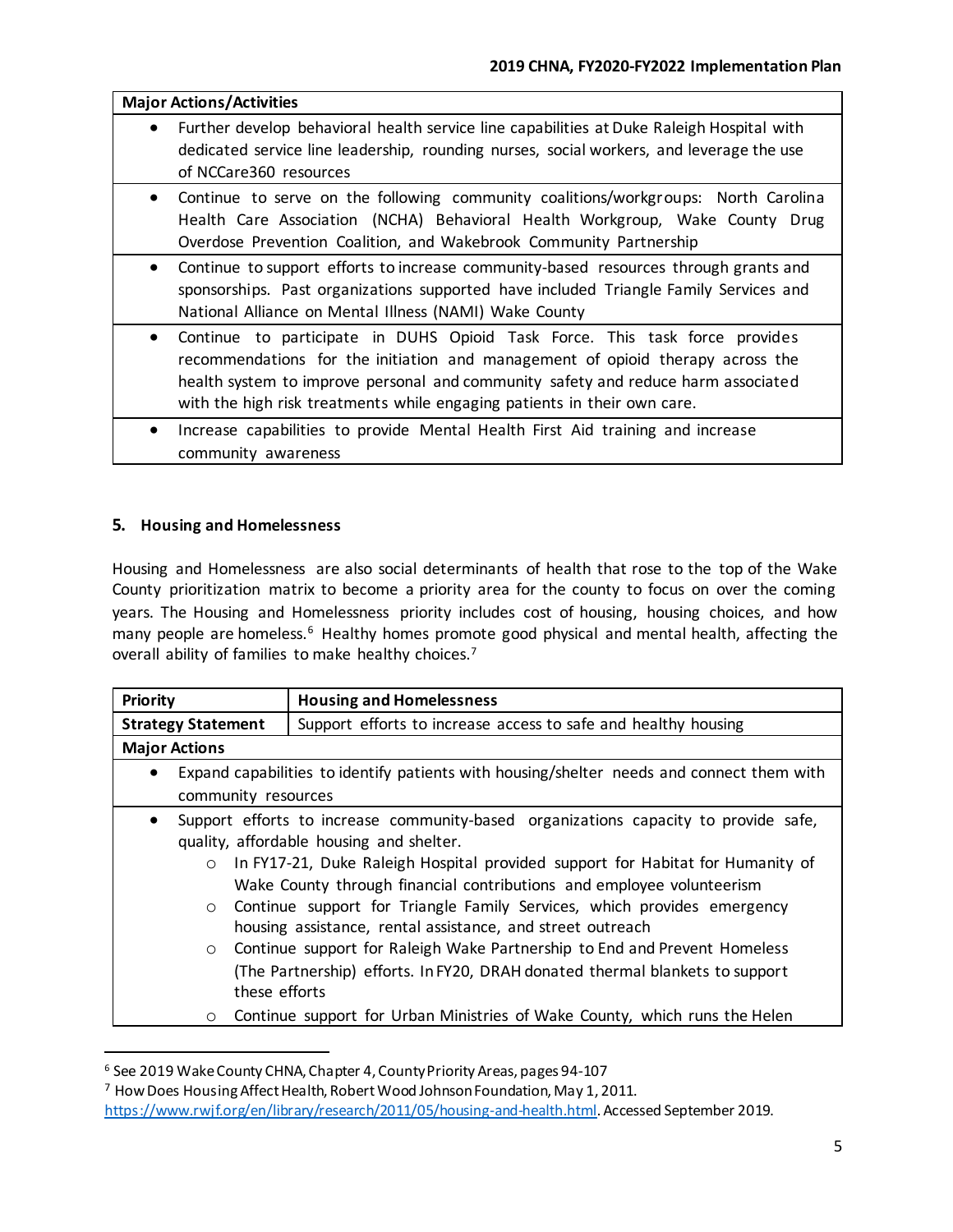#### Wright Center for Women, a program for single, homeless women

#### **PROGRESS ON 2016 WAKE COUNTY COMMUNITY HEALTH NEEDS ASSESSMENT PRIORITIES**

From September 2015 through June 2016, Duke Raleigh Hospital collaborated with Wake County Human Services, WakeMed Health and Hospitals, UNC REX Healthcare, Advance Community Health, United Way of the Greater Triangle, and the Wake County Medical Society Community Health Foundation to develop the 2016 Community Health Needs Assessment (CHNA). The assessment included analysis of existing statistics from local, county, state, and national sources as well as community input gathered from Wake County residents through surveys, focus groups, and prioritization meetings. Based on the finding from this assessment, the following four priority areas were identified for 2017-2019. Following are the corresponding strategies and results of the implementation plan from July 1, 2016 – June 30, 2019 by priority area:

- 1. **Health Insurance Coverage:** Reduce barriers to accessing care for the uninsured and underinsured
- 2. **Transportation:** Lessen barriers to care as it relates to access to and cost of transportation through collaborations within the hospital and with our community partners
- 3. **Access to Health Services:** Enhance access to care in the right setting with an increase focus on primary care, preventative care, disease management, and education throughout the community
- 4. **Mental Health and Substance Use:** Address community mental health and substance use needs by collaborating with community partners and working collectively to leverage resources

#### **Priority Nos. 1 and 3 Health Insurance Coverage & Access to Health Services**

- Annually, Duke Raleigh Hospital provides eligible care at a discount or without charge to all qualifying patients who do not have health insurance, or who cannot pay for care because of financial hardship. See charity care by fiscal year below, in '000s:
	- o FY18 \$17,723
	- o FY19 \$19,970
	- o FY20 \$5,272
	- $O$  FY21 18,588
- Provided donated care to Project Access of Wake County, a private, non-profit program that connects eligible uninsured clients to high quality medical services, at a total value of approximately \$6.4 million (FY21)
- Provided in-kind lab services to Urban Ministries of Wake County's Open Door Clinic, at an average annual value of \$2 million (FY21)
- Provided annual funding to Alliance Medical Ministry to support their efforts to provide comprehensive, compassionate and affordable healthcare to working, uninsured adults in Wake County. This support totaled \$ 30,000 (FY21)
- Provided monthly diabetes education in-kind to clients of Alliance Medical Ministry clients (FY21)
- Engaged employees in volunteerism supporting Alliance Medical Ministry and Urban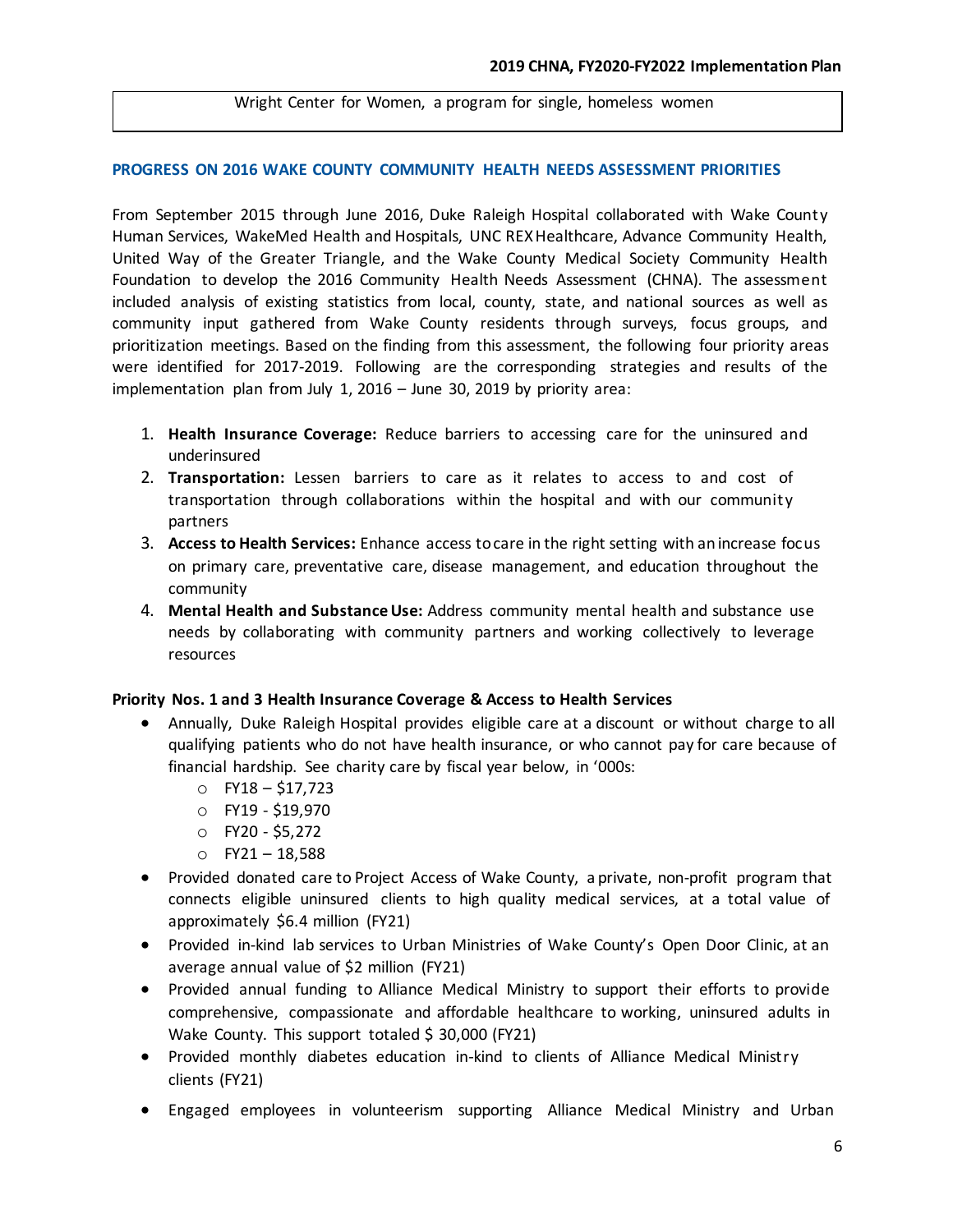Ministries of Wake County. Between FY17-21, we donated and packed over 4,000 lbs of rice and beans for Urban Ministries of Wake County's client choice pantry, which engaged 50+ employees

- Provided health literacy education to over 155 clinicians (FY21)
- Developed programming and provided financial support to increase children's access to nutritious food. This included serving approximately 700 meals in summer 2019 as a North Carolina Summer Nutrition Program Sponsor and providing \$5,000 in financial support to the Inter-Faith Food Shuttle and \$2,500 to Meals on Wheels of Wake County in FY21 to support a variety of needs
- Partnered with organizations, agencies, and businesses to provide health education throughout the community. Each year, Duke Raleigh sponsors the Midtown Farmers Market, which promotes a healthy lifestyle as well as provides a venue for Duke Raleigh to share healthy education from April - November. Fall 2017, we partnered with a senior residential facility to provide healthy education about cardiovascular disease, stroke, and diabetes for their residents. In April 2019, Duke Raleigh provided Hands-only CPR education and connections to the Duke Benefit Enrollment Center at the Southeast Raleigh Health Truck Rodeo led by the Raleigh Alumnae Chapter of Delta Sigma Theta Sorority, Inc.
- Provided over 1,300 COVID-19 Care Packages containing educational resources, masks, and hand sanitizer to community members (27604) in Summer 2020
- In Fall of 2020, provided more than 1,500 education resources to El Pueblo in support of their annual event, Y Sigue la Fiesta and provided \$2,500 in FY20 and FY21 in sponsorships.
- FY21, hosted five COVID-19 vaccination events offered to more than 3,000 residents across the county with a particular focus on Latinx and African-American communities, identified as the most vulnerable populations in relation to vaccination.
- FY22, hosted a COVID-19 vaccination family day to support families with children 16+ seeking vaccination in July 2021.

# **Priority No. 2 Transportation**

- Supported organizations such as the Greater Raleigh Chamber of Commerce and Midtown Raleigh Alliance, which advocate for an enhanced transit and transportation system for all residents.
- Supported organizations such as the Lung Cancer Initiative of NC, which funds a gas card program to lessen the financial burden of lung cancer patients seeking treatment

# **Priority No. 4 Mental Health and Substance Use**

- In FY2018, provided additional financial support to Triangle Family Services tosupport their efforts to expand access to sustainable mental health services in our community
- Provided support for the Adverse Childhood Experiences (ACEs) Resilience in Wake County Initiative. This initiative is a multi-sector, community-driven movement to address and prevent ACEs and build resilience in Wake County (FY18-20)
- In February 2017, hosted "Clearing the Air Going Smoke-free Locally in NC" at Duke Raleigh Hospital. This event, sponsored by the American Cancer Society Cancer Action Network (ACS CAN) included public health and policy experts discussing the potential impact of implementing smoke-free policies at the county and municipal levels in North Carolina
- Partnered with UNC REX Healthcare and WakeMed Health & Hospitals along with Alliance Health to provide Mental Health First Aid Training for elected leaders in May 2017. This